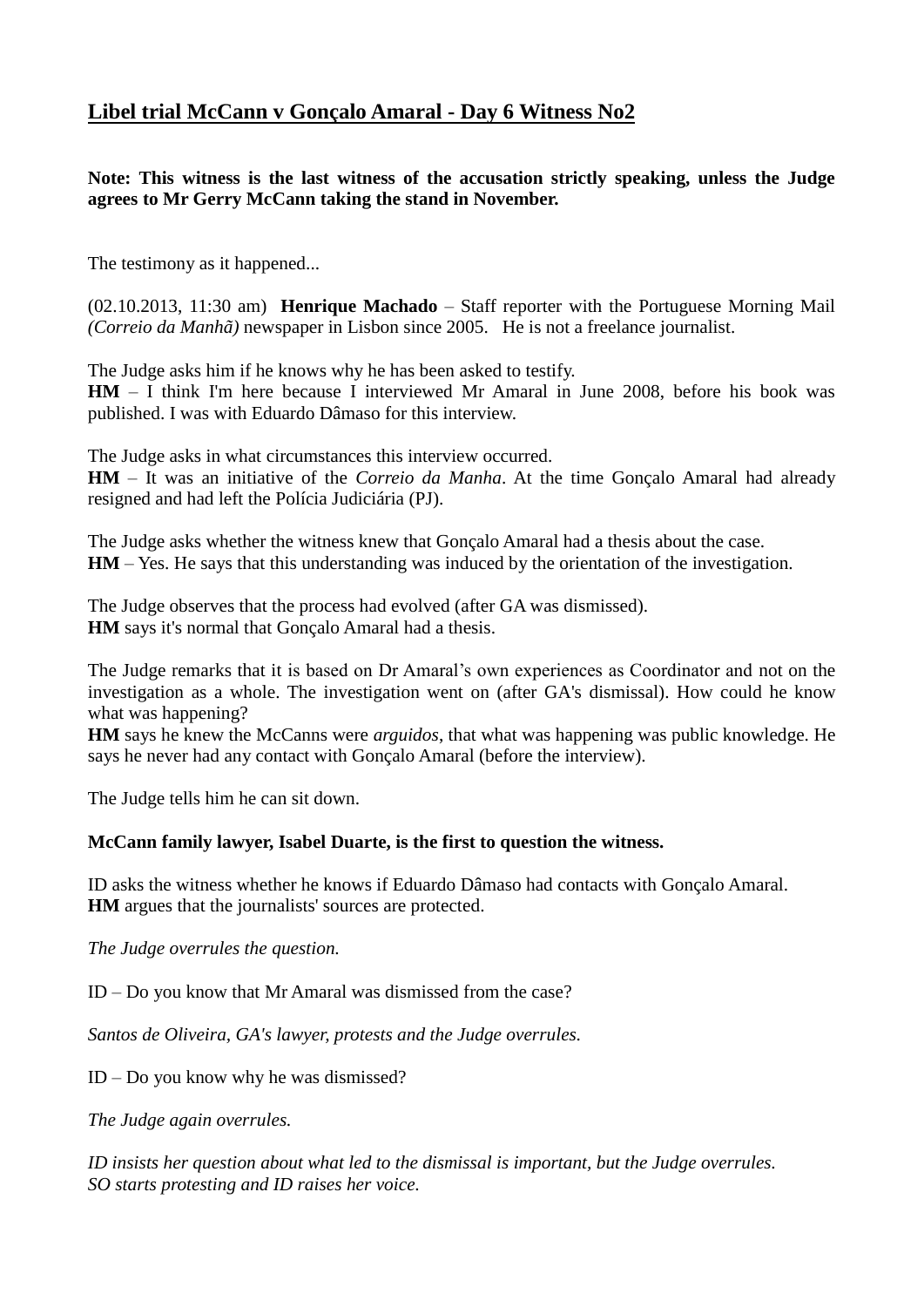*The Judge overrules SO, but ID interrupts the Judge saying that it was GA who made affirmations... The Judge interrupts reminding that she is the one who directs the session, she asks ID to please not interrupt her.*

ID wants to show a document to the witness, a newspaper (a copy of the Correio da Manha), in order to confirm that they will speak of the same interview.

ID justifies this request by saying to the Judge that she wonders if there are things in the interview that weren't actually said by Gonçalo Amaral or if GA did say all that's there.

The Judge asks the witness to read the article.

The Judge asks the witness if the interview was taped.

**HM** answers that interviews are normally tape-recorded in order to provide an accurate transcript.

Valentim de Carvalho (VC) (lawyer for the documentary maker) intervenes to ask whether the transcript is complete or partial or if it was adapted for journalistic reasons.

**HM** Of necessity it had to be adapted to the allotted space in the newspaper.

VC – Are the titles (means the title of the article) the responsibility of the newspaper or did Gonçalo Amaral participate?

**HM** says GA didn't participate, all titles are the responsibility of the newspaper.

ID starts reading an extract of the interview that mentions the freeze and transport topic and asks if it suffered journalistic treatment.

**HM** – In what way? Then adds that sometimes they have to suppress parts of an interview, but they always respect what is said.

The Judge asks whether this applies to all interviews.

**HM** says that with so much time passing he can't answer. He said they were careful to keep a certain distance.

VC quotes a sentence on condensation and asks whether it had journalistic treatment.

**HM** says that things were said that weren't published, but what is published attributed to GA is accurate. He says that it sometimes happens that a 40-minute speech has to be shortened, but he doesn't cut it in the middle of a sentence. The interviewee might have said things that the journalist considers not relevant and therefore doesn't publish.

The Judge says the witness may go.

## **Evidence ends.**

ID dictates to the Clerk of the Court the proceedings concerning Mrs Healy. She states that, after the Court session was adjourned for reasons independent of the Judge's will, she had given up calling this witness. However she then thought the witness had important things to tell, but she forgot to reapply for this witness to be called. She says she asked the witness to return from the UK hoping that the Court would allow her to testify.

GP (Guerra&Paz's lawyer) dictates her position, the rules have to be respected.

SO (GA's lawyer) dictates that it seems the witness wasn't so important or significant evidence to report since her colleague opted first to give her up. He observes that it is not a case where, in the course of the trial, an unexpected witness pops up with crucial facts to reveal.